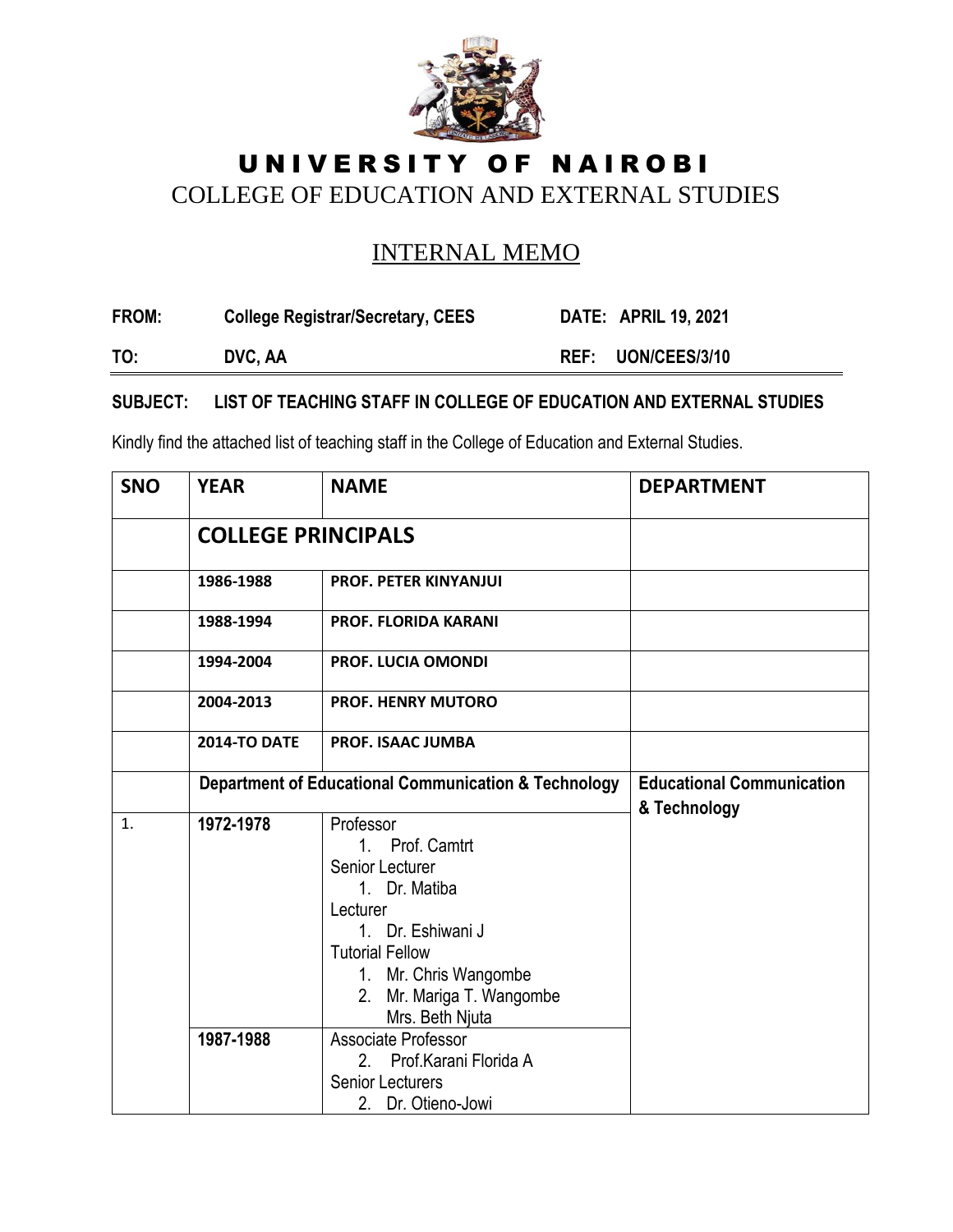|           | 3.<br>Dr. Digolo Patrick Obonyo       |  |
|-----------|---------------------------------------|--|
|           | Ochieng                               |  |
|           | <b>Tutorial Fellow</b>                |  |
|           | Mr.Marube Kepha Okari                 |  |
| 1989-1996 | Associate Professor                   |  |
|           | 3. Prof. Karani Florida A             |  |
|           | <b>Senior Lecturers</b>               |  |
|           | 4. Dr. Otieno-Jowi                    |  |
|           |                                       |  |
|           | 5. Dr. Digolo Patrick Obonyo          |  |
|           | Ochieng                               |  |
|           | Lecturers                             |  |
|           | 1. Mr. Marube Kepha Okari             |  |
|           | 2. Mrs Gatumu Jane Ciumwari           |  |
|           | 3. Mr Maonga Timothy Walela           |  |
|           | 4.<br>Mr Nobert Were                  |  |
| 1997-2000 | Professors                            |  |
|           | Prof. Karani Florida A<br>$1_{\cdot}$ |  |
|           | <b>Associate Professors</b>           |  |
|           | 1. Prof. Digolo Patrick Obonyo        |  |
|           | Ochieng                               |  |
|           | <b>Senior Lecturers</b>               |  |
|           | 1. Dr. Otieno-Jowi                    |  |
|           | Lecturer                              |  |
|           | Mr. Maonga Timothy Walela<br>1.       |  |
|           |                                       |  |
|           | 2. Mrs. Kibui Agnes Wanja             |  |
|           | 3.<br>Mrs. Kazungu Teresia Wakesho    |  |
|           | Dr. Gatumu Jane Ciumwari<br>4.        |  |
|           | 5. Mr. Nobert Were                    |  |
|           | 6.<br>Mr. Origa Japheth Ododa         |  |
|           | 7.<br>Mrs. Gachegoh J.N               |  |
|           | 8.<br>Mr. Mwangi John Kamau           |  |
|           | Mr. Marube Kepha Okari<br>9.          |  |
|           | 10. Mrs. Kasera K                     |  |
|           | 11. Mr. Ngaruiya Bonface Njoroge      |  |
| 2001-2003 | Professors                            |  |
|           | 1. Prof. Karani Florida A             |  |
|           | <b>Associate Professors</b>           |  |
|           | 1. Prof. Digolo Patrick Obonyo        |  |
|           | Ochieng                               |  |
|           | <b>Senior Lecurers</b>                |  |
|           | 1. Dr. Otieno-Jowi                    |  |
|           | Lecturer                              |  |
|           |                                       |  |
|           | 1. Mr. Maonga Timothy Walela          |  |
|           | 2.<br>Mrs. Kibui Agnes Wanja          |  |
|           | 3.<br>Mrs. Kazungu Teresia Wakesho    |  |
|           | 4. Dr. Gatumu Jane Ciumwari           |  |
|           | 5.<br>Mr. Were Nobert.H.W             |  |
|           | 6.<br>Dr. Origa Japheth Ododa         |  |
|           | 7.<br>Dr Mwangi John Kamau            |  |
|           | 8.<br>Mr. Marube Kepha Okari          |  |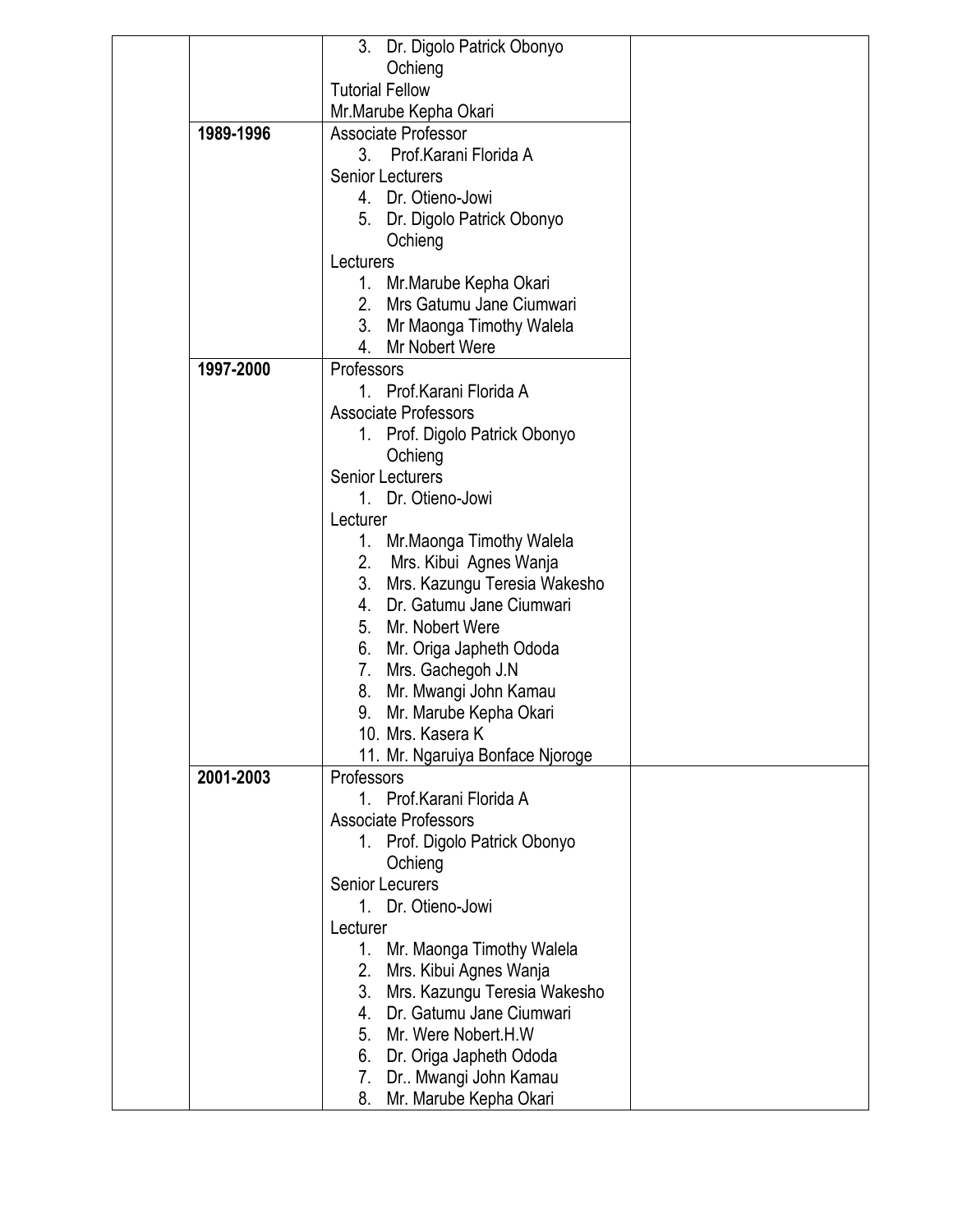|           | 9. Mrs. Kasera K                   |  |
|-----------|------------------------------------|--|
|           | 10. Mr. Ngaruiya Bonface Njoroge   |  |
|           |                                    |  |
| 2005-2006 | Professors                         |  |
|           | 1. Prof. Karani Florida A          |  |
|           | <b>Associate Professors</b>        |  |
|           | 1. Prof. Digolo Patrick Obonyo     |  |
|           | Ochieng                            |  |
|           | <b>Senior Lecturers</b>            |  |
|           | 2. Dr. Otieno-Jowi                 |  |
|           | Lecturer                           |  |
|           | 1. Mr. Maonga T imothy Walela      |  |
|           | 2. Mrs. Kibui Agnes Wanja          |  |
|           | 3. Mrs. Kazungu Teresia Wakesho    |  |
|           | 4. Dr. Gatumu Jane Ciumwari        |  |
|           | 5. Mr. Were Nobert H.W             |  |
|           | 6. Dr. Origa Japheth Ododa         |  |
|           | 7. Dr Mwangi John Kamau            |  |
|           | 8. Mr. Marube Kepha Okari          |  |
|           | 9. Mrs. Kasera K                   |  |
|           | 10. Dr. Ngaruiya Boniface Ngaruiya |  |
|           | 11. Dr. Mwanda Samuel Owino        |  |
|           | 12. Dr. Odundo Paul Amolloh        |  |
|           |                                    |  |
| 2007-2008 | Professors                         |  |
|           | 1. Prof. Karani Florida A          |  |
|           | <b>Associate Professors</b>        |  |
|           | 1. Prof. Digolo Patrick Obonyo     |  |
|           | Ochieng                            |  |
|           | <b>Senior Lecurers</b>             |  |
|           | 1. Dr. Otieno-Jowi                 |  |
|           | Lecturer                           |  |
|           | Mr. Maonga Timothy Walela<br>1.    |  |
|           | Mrs. Kibui Agnes Wanja<br>2.       |  |
|           | 3.<br>Mrs. Kazungu Teresia Wakesho |  |
|           | Dr. Gatumu Jane Ciumwari<br>4.     |  |
|           | 5. Mr. Were Nobert H.W.            |  |
|           | 6. Dr. Origa Japheth Ododa         |  |
|           | 7. Dr. Mwangi John Kamau           |  |
|           | 8. Mr. Marube Kepha Okari          |  |
|           | 9. Mrs. Kasera K                   |  |
|           | 10. Dr. Ngaruiya Boniface Ngaruiya |  |
|           | 11. Dr. Mwanda Samuel Owino        |  |
|           | 12. Dr. Odundo Paul Amolloh        |  |
| 2008-2009 | <b>Associate Professors</b>        |  |
|           |                                    |  |
|           | 1. Prof. Digolo Patrick Obonyo     |  |
|           | Ochieng<br><b>Senior Lecturers</b> |  |
|           | 1.                                 |  |
|           | Dr. Otieno-Jowi                    |  |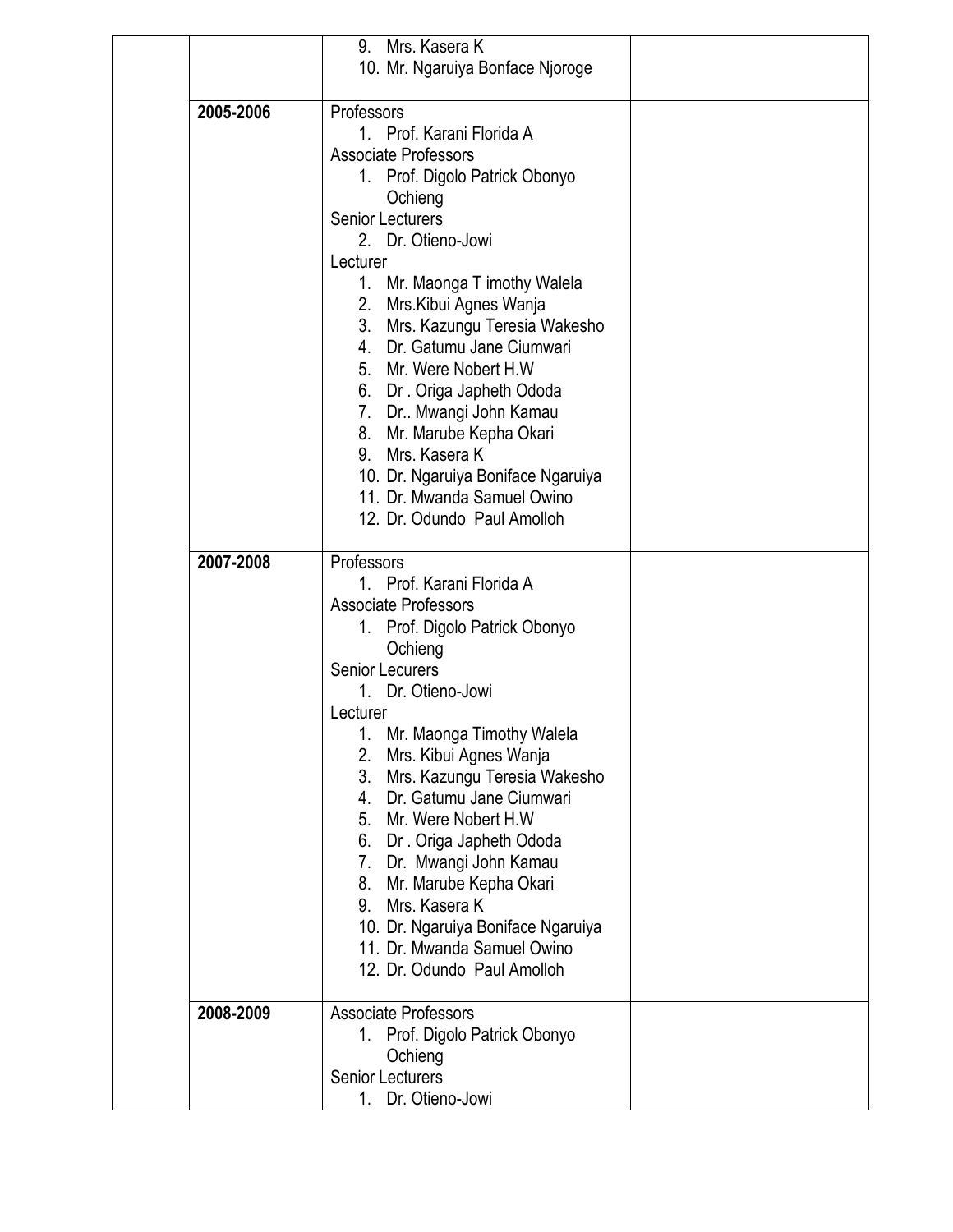|           | Lecturer<br>1. Mr. Maonga Timothy Walela<br>Mrs. Kibui Agnes Wanja<br>2.<br>3.<br>Mrs. Kazungu Teresia Wakesho<br>Dr. Gatumu Jane Ciumwari<br>4.<br>5. Mr. Were Nobert H.W<br>6. Dr. Origa Japheth Ododa<br>7. Dr. Mwangi John Kamau<br>Mr. Marube Kepha Okari<br>8.<br>Mrs. Kasera K<br>9.<br>10. Dr. Ngaruiya Boniface Ngaruiya<br>11. Dr. Mwanda Samuel Owino<br>12. Dr. Odundo Pail Amolloh                                                                                                                                                                                                                                                                                                                                                       |  |
|-----------|-------------------------------------------------------------------------------------------------------------------------------------------------------------------------------------------------------------------------------------------------------------------------------------------------------------------------------------------------------------------------------------------------------------------------------------------------------------------------------------------------------------------------------------------------------------------------------------------------------------------------------------------------------------------------------------------------------------------------------------------------------|--|
| 2009-2010 | <b>Associate Professors</b><br>1. Prof. Digolo Patrick Obonyo<br>Ochieng<br><b>Senior Lecturers</b><br>1. Dr. Otieno-Jowi<br>2. Dr. Gatumu Jane Ciumwari<br>Lecturer<br>1. Mr. Maonga Timothy Walela<br>2. Dr. Kibui Agnes Wanja<br>3. Mrs. Kazungu Teresia Wakesho<br>4. Dr. Gatumu Jane Ciumwari<br>5. Mr. Were Nobert H.W<br>6. Dr. Origa Japheth Ododa<br>7. Dr. Mwangi John Kamau<br>Mr. Marube Kepha Okari<br>8.<br>Mrs. Kasera K<br>9.<br>10. Dr. Ngaruiya Boniface Ngaruiya<br>11. Dr. Mwanda Samuel Owino<br>12. Dr. Odundo Paul Amolloh<br>13. Dr. Inyega Hellen Nasimiyuh<br><b>Tutorial Fellow</b><br>Mr. Muriithi Evenson Muriuki<br>1.<br>Mr. Thiongo Mwangi John<br>2.<br>3. Mrs. Kinyua Gladys Wanjiru<br>Mrs. Mugo Ruth Wangui<br>4. |  |
| 2010-2011 | <b>Associate Professors</b><br>2. Prof. Digolo Patrick Obonyo<br>Ochieng<br><b>Senior Lecurers</b><br>1. Dr. Otieno-Jowi<br>2. Dr. Gatumu Jane Ciumwari<br>Lecturer<br>1. Mr. Maonga Timothy Walela<br>Dr. Kibui Agnes Wanja<br>2.<br>Mrs. Kazungu Teresia Wakesho<br>3.                                                                                                                                                                                                                                                                                                                                                                                                                                                                              |  |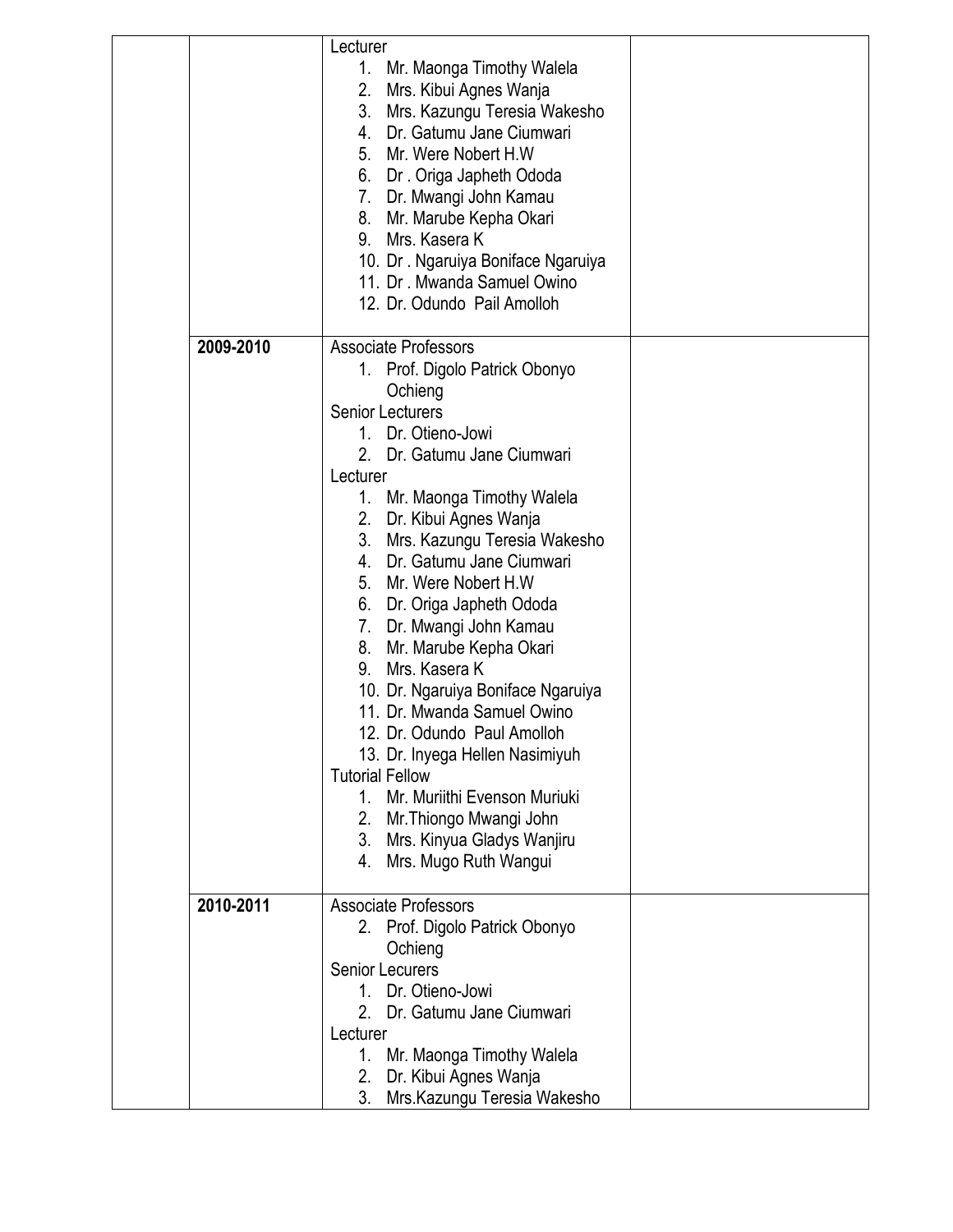|           | Dr. Gatumu Jane Ciumwari<br>4.                          |
|-----------|---------------------------------------------------------|
|           | Mr. Were Nobert H.W<br>5.                               |
|           | 6. Dr. Origa Japheth Ododa                              |
|           | 7. Dr. Mwangi John Kamau                                |
|           | 8. Mr. Marube Kepha Okari                               |
|           | 9. Mrs. Kasera K                                        |
|           | 10. Dr. Ngaruiya Boniface Ngaruiya                      |
|           | 11. Dr. Mwanda Samuel Owino                             |
|           | 12. Dr. Odundo Paul Amolloh                             |
|           | 13. Dr. Inyega Hellen Nasimiyuh                         |
|           | 14. Mrs. Muasya Juliet Njeri                            |
|           | 15. Dr. Inyega Justus Okeo                              |
|           | <b>Tutorial Fellow</b>                                  |
|           | 1. Mr. Muriithi Evanson Muriuki                         |
|           | 2. Mr. Thiongo John Mwangi                              |
|           | 3. Mrs. Kinyua Gladys Wanjiru                           |
|           |                                                         |
| 2012-2013 | 4. Mrs. Mugo Ruth Wangui<br><b>Associate Professors</b> |
|           |                                                         |
|           | 1. Prof. Digolo Patrick Obonyo                          |
|           | Ochieng                                                 |
|           | <b>Senior Lecturers</b>                                 |
|           | 1. Dr. Otieno-Jowi                                      |
|           | 2. Dr. Gatumu Jane Ciumwari                             |
|           | 3. Dr. Odundo Paul Amolloh                              |
|           | Lecturer                                                |
|           | 1. Mr. Maonga Timothy Walela                            |
|           | 2. Dr. Kibui Agnes Wanja                                |
|           | 3. Mrs. Kazungu Teresia Wakesho                         |
|           | 4. Dr. Gatumu Jane Ciumwari                             |
|           | 5. Mr. Were Nobert H.W                                  |
|           | 6.<br>Dr. Origa Japheth Ododa                           |
|           | 7. Dr. Mwangi John Kamau                                |
|           | 8.<br>Mr. Marube Kepha Okari                            |
|           | Mrs. Kasera K<br>9.                                     |
|           | 10. Dr. Ngaruiya Boniface Ngaruiya                      |
|           | 11. Dr. Mwanda Samuel Owino                             |
|           | 12. Dr. Inyega Hellen Nasimiyuh                         |
|           | 13. Dr. Muasya Juliet Njeri                             |
|           | 14. Dr. Inyega Justus Okeo                              |
|           | <b>Tutorial Fellow</b>                                  |
|           | 1. Mr. Muriithi Evanson m Muriithi                      |
|           | 2. Mr. Thiongo John Mwangi                              |
|           | Mrs. Kinyua Gladys Wanjiru<br>3.                        |
|           | Mrs. Mugo Kahiga Ruth<br>4.                             |
|           | 5.<br>Mrs.Kariuki Eunice Wanjie                         |
| 2014-2015 | <b>Associate Professors</b>                             |
|           | Prof. Digolo Patrick Obonyo<br>$1_{\cdot}$              |
|           | Ochieng                                                 |
|           | Dr. Gatumu Jane Ciumwari<br>2.                          |
|           | 3.<br>Dr.Odundo Paul Amolloh                            |
|           |                                                         |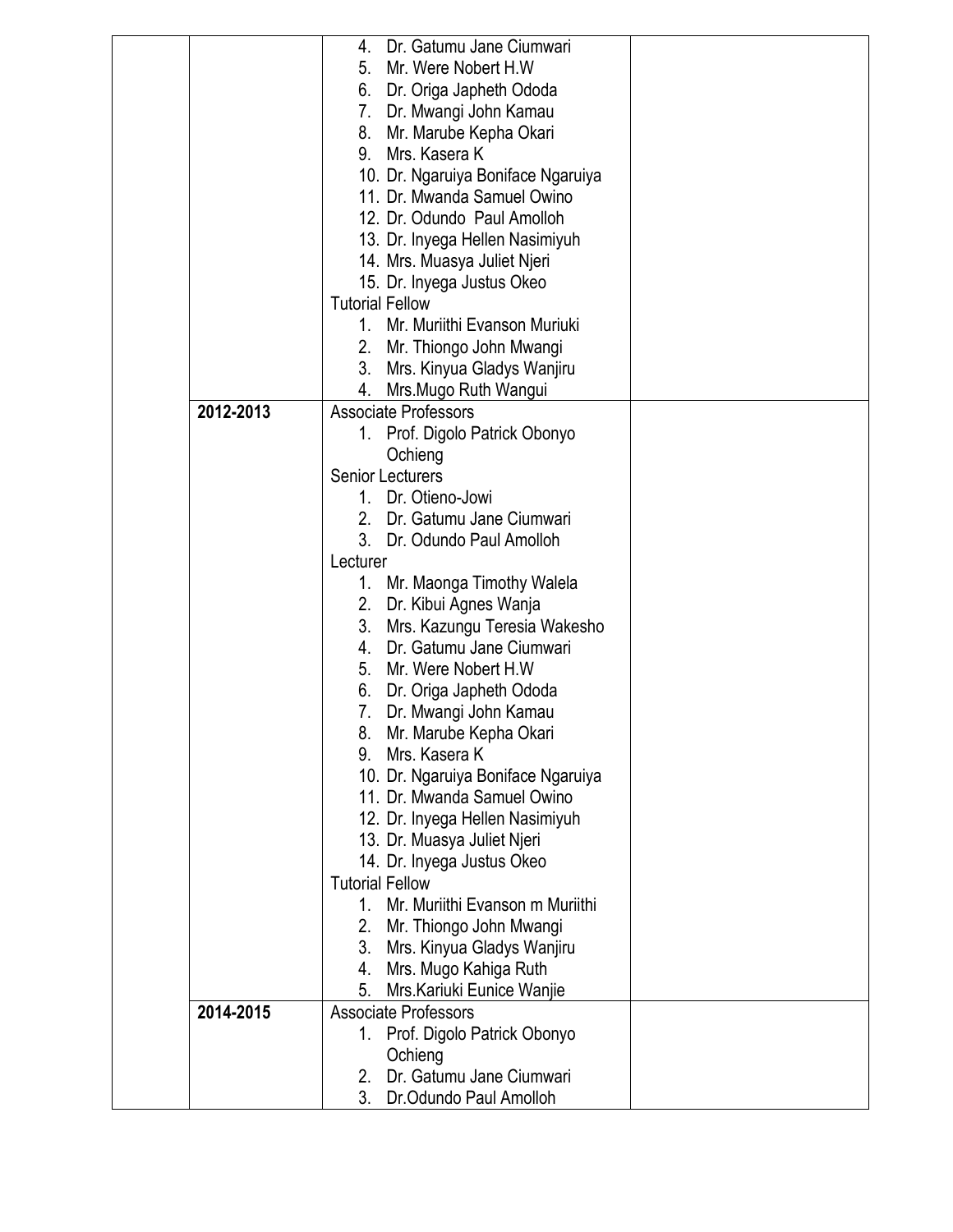|           | <b>Senior Lecturers</b><br>1. Dr. Kibui Agnes Wanja<br>2. Dr. Inyega Justus Okeo<br>3. Dr. Inyega Hellen Nasimiyuh<br>Lecturers<br>1. Mr. Maonga Timothy Walela<br>Mrs. Kazungu Teresia Wakesho<br>2.<br>3. Mr. Were Nobert H.W.<br>4. Dr. Origa Japheth Ododa<br>5. Dr. Mwangi John Kamau<br>6. Mr. Marube Kepha Okari<br>7. Mrs. Kasera K<br>8. Dr. Ngaruiya Boniface Ngariuya<br>9. Dr. Mwanda Samuel Owino<br>10. Dr. Muasya Juliet Njeri<br><b>Tutorial Fellow</b><br>Dr. Muriithi Evanson Muriithi<br>$1_{-}$<br>2. Mr. Thiongo John Mwangi<br>3. Mrs Kinyua Gladys Wanjiru<br>4. Dr. Mugo Kahiga Ruth<br>Mrs. Kariuki Eunice Wanjie<br>5. |  |
|-----------|--------------------------------------------------------------------------------------------------------------------------------------------------------------------------------------------------------------------------------------------------------------------------------------------------------------------------------------------------------------------------------------------------------------------------------------------------------------------------------------------------------------------------------------------------------------------------------------------------------------------------------------------------|--|
| 2016-2017 | <b>Associate Professors</b><br>1. Prof. Digolo Patrick Obonyo<br>Ochieng<br>2.Dr. Gatumu Jane Ciumwari<br>3.Dr.Odundo Paul Amolloh<br><b>Senior Lecturers</b><br>1.Dr. Kibui Agnes Wanja<br>2.Dr. Inyega Justus Okeo<br>3.Dr. Inyega Hellen Nasimiyuh<br>Lecturers<br>1.Mr. Maonga Timothy Walela<br>2.Mrs. Kazungu Teresia Wakesho<br>3.Mr. Were Nobert H.W.<br>4.Dr. Origa Japheth Ododa<br>5.Dr. Mwangi John Kamau<br>6.Mr. Marube Kepha Okari<br>7.Mrs. Kasera K<br>8.Dr. Ngaruiya Boniface Ngaruiya<br>9.Dr. Mwanda Samuel Owino<br>10.Dr. Muasya Juliet Njeri<br><b>Tutorial Fellow</b><br>1.Dr. Muriithi Evanson Muriithi                 |  |
|           | 2.Mr. Thiongo John Mwangi<br>3. Mrs Kinyua Gladys Wanjiru<br>4.Dr. Mugo Kahiga Ruth<br>5.Mrs. Kariuki Eunice Wanjie                                                                                                                                                                                                                                                                                                                                                                                                                                                                                                                              |  |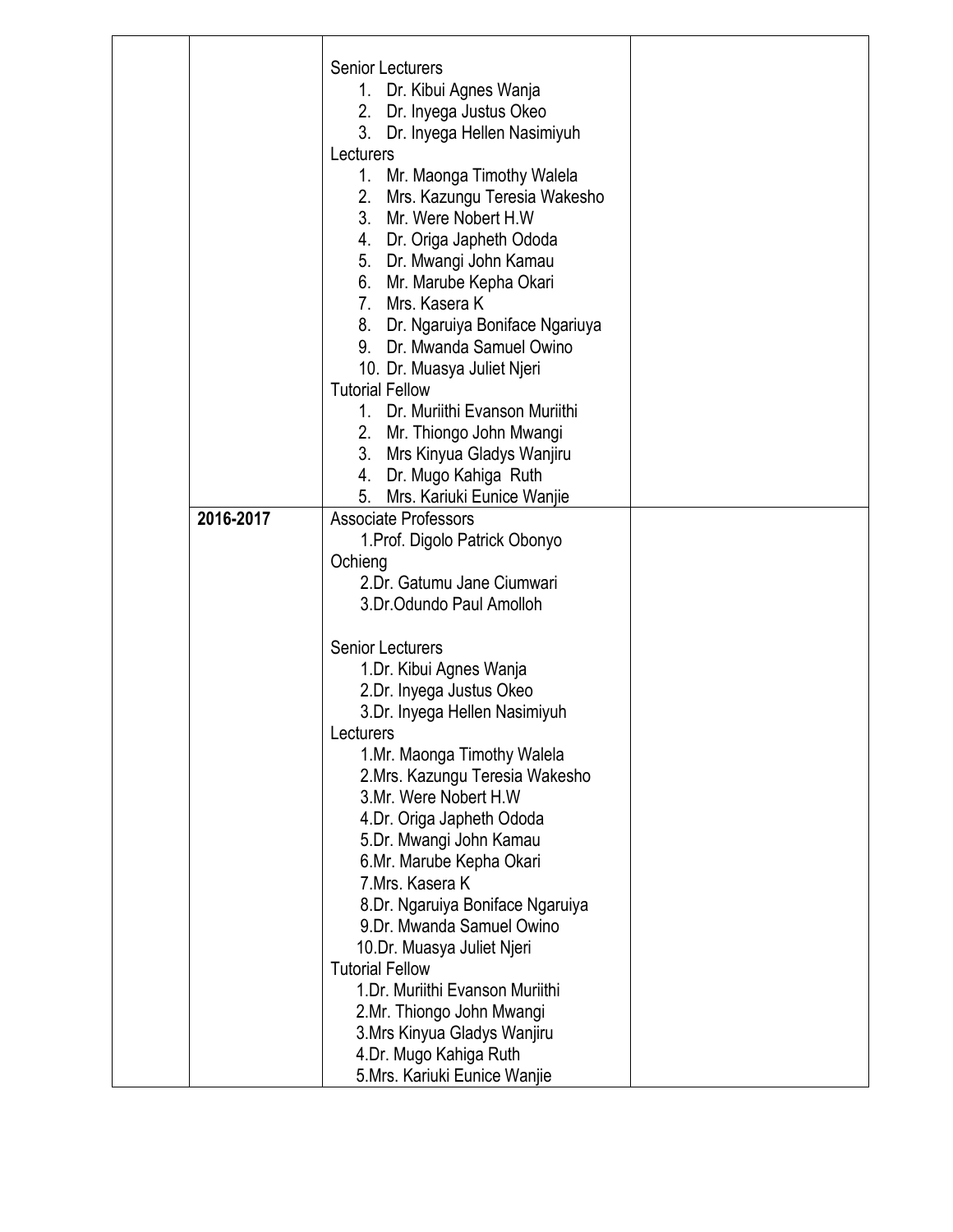| 2018-2019 | Professor                         |  |
|-----------|-----------------------------------|--|
|           | 1. Prof. Digolo Patrick Obonyo    |  |
|           | Ochieng                           |  |
|           | Associate Professor               |  |
|           | 1. Prof. Gatumu Jane Ciumwari     |  |
|           | 2. Prof. Odundo Paul Amolloh      |  |
|           | 3. Prof. Inyega Justus Okeo       |  |
|           | 4. Prof. Inyega Hellen Nasimiyuh  |  |
|           | 5 .Prof. Kibui Agnes Wanja        |  |
|           |                                   |  |
|           | <b>Senior Lecturers</b>           |  |
|           | 1. Dr. Ngaruiya Boniface Ngaruiya |  |
|           | 2. Dr. Origa Japheth Origa        |  |
|           | 3. Dr. Muasya Juliet Njeri        |  |
|           | 4. Dr. Mugo Kahiga Ruth           |  |
|           | 5. Dr. Mwangi John Kamau          |  |
|           | 6. Dr. Muriithi Evanson Muriithi  |  |
|           | Lecturers                         |  |
|           | 1. Dr. Maonga Timothy Walela      |  |
|           | 2. Dr. Kazungu Teresia Wakesho    |  |
|           | 3. Mr. Were Nobert H.W            |  |
|           | 4. Mr. Marube Kepha Okari         |  |
|           | 5. Dr. Mwanda Samuel Owino        |  |
|           | 6. Dr. Koskey Selina J            |  |
|           | 7. Dr. Ganira Lilian              |  |
|           | 8. Dr. Stephen Kyalo Mutiso       |  |
|           | 9. Mr. Peter Kyalo Mulwa          |  |
|           | 10. Dr. Thiongo John Mwangi       |  |
|           | <b>Tutorial Fellow</b>            |  |
|           | 1. Dr. Kinyua Gladys Wanjiru      |  |
|           | 2.<br>Mrs. Kariuki Eunice Wanjie  |  |
| 2020/2021 | Professor                         |  |
|           | 1. Prof. Digolo Patrick Obonyo    |  |
|           | Ochieng                           |  |
|           | 2. Prof. Odundo Paul Amolloh      |  |
|           | <b>Associate Professor</b>        |  |
|           | 1. Prof. Gatumu Jane Ciumwari     |  |
|           | 2. Prof. Inyega Hellen Nasimiyuh  |  |
|           | 3. Prof. Inyega Justus Okeo       |  |
|           | 4. Prof. Kibui Agnes Wanja        |  |
|           | <b>Senior Lecturers</b>           |  |
|           | 1.Dr. Maonga Timothy Walela       |  |
|           | 2. Dr. Ngaruiya Boniface Ngaruiya |  |
|           | 3.Dr. Mwanda Samuel Owino         |  |
|           | 4.Dr. Origa Japheth Ododa         |  |
|           | 5.Dr. Muasya Juliet Njeri         |  |
|           | 6.Dr. Mugo Kahiga Ruth            |  |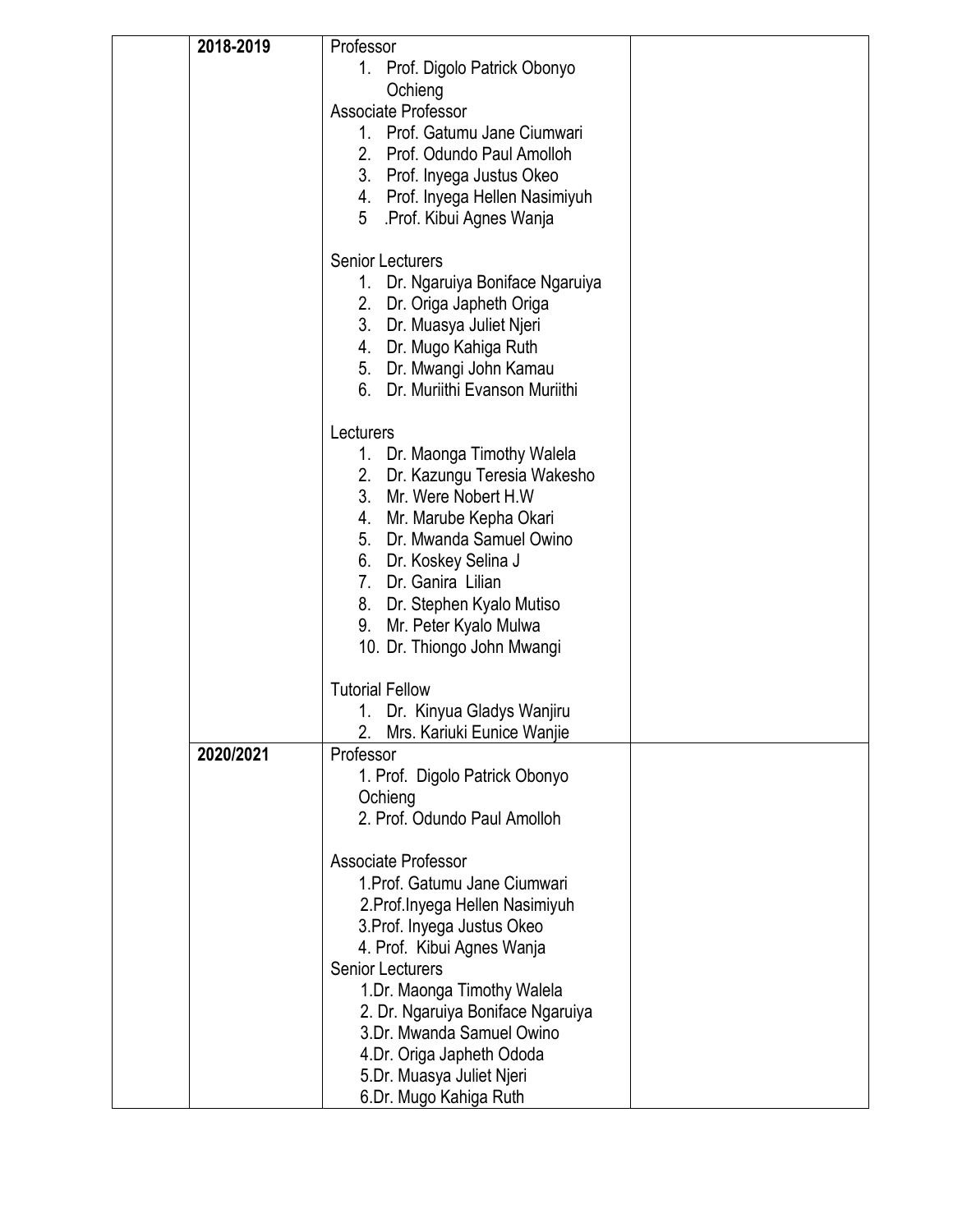|    |           | 7.Dr. Mwangi John Kamau                                      |
|----|-----------|--------------------------------------------------------------|
|    |           | 8.Dr. Muriithi Evanson Muriithi                              |
|    |           |                                                              |
|    |           | Lecturers                                                    |
|    |           | 1. Mr. Marube Kepha Okari                                    |
|    |           |                                                              |
|    |           | 2. Dr. Koskey Selina J                                       |
|    |           | 3.Dr. Ganira Lilian                                          |
|    |           | 4.Dr. Stephen Kyalo Mutiso                                   |
|    |           | 5. Mr. Peter Kyalo Mulwa                                     |
|    |           | 6. Dr. Thiongo John Mwangi                                   |
|    |           | 7.Dr. Kinyua Gladys Wanjiru                                  |
|    |           |                                                              |
|    |           | 8. Dr. Kazungu Teresia Wakesho                               |
|    |           |                                                              |
|    |           | <b>Tutorial Fellow</b>                                       |
|    |           | 1. Mrs. Kariuki Eunice Wanjie                                |
|    |           | <b>Department of Educational Planning and Administration</b> |
|    |           |                                                              |
| 2. | 1989-1996 | <b>Senior Lecturer</b>                                       |
|    |           |                                                              |
|    |           | $1_{-}$<br>Mulusa T                                          |
|    |           | Lecturers                                                    |
|    |           | 1. Kimani G.N                                                |
|    |           | Njiru L.N<br>2.                                              |
|    |           | <b>Assistant Lecturer</b>                                    |
|    |           | 1. Grace Nyagah                                              |
|    |           |                                                              |
|    |           | <b>Tutorial Fellow</b>                                       |
|    |           | Abong'o J. Okumbe<br>1.                                      |
|    |           | 2.<br>Genevieve Wanjala                                      |
|    |           | 3. Wanafula O.C                                              |
|    | 1997-2000 | <b>Senior Lecturers</b>                                      |
|    |           | Reche G.N<br>$1_{-}$                                         |
|    |           | 2.<br>Kimani G.N                                             |
|    |           | 3.                                                           |
|    |           | Okumbe J.A                                                   |
|    |           | Lecturers                                                    |
|    |           | 1. Njiru L.N                                                 |
|    |           | 2.<br>Nyagah G                                               |
|    |           | Genevieve Wanjala<br>4.                                      |
|    |           | 3. Wanafula F.O                                              |
|    |           | 4. Kanori E.N                                                |
|    |           | 5. Kiugu R.K                                                 |
|    |           |                                                              |
|    |           | 6. Obae R.M                                                  |
|    |           | 7. Malanga A.T.O                                             |
|    | 2001-2003 | <b>Senior Lecturers</b>                                      |
|    |           | Reche G.N<br>$1_{-}$                                         |
|    |           | 2.<br>Kimani G.N                                             |
|    |           | 3. Okumbe                                                    |
|    |           | Lecturers                                                    |
|    |           | 1. Njiru L.N                                                 |
|    |           | 2.<br>Nyagah G                                               |
|    |           |                                                              |
|    |           | 3.<br>Genevieve Wanjala                                      |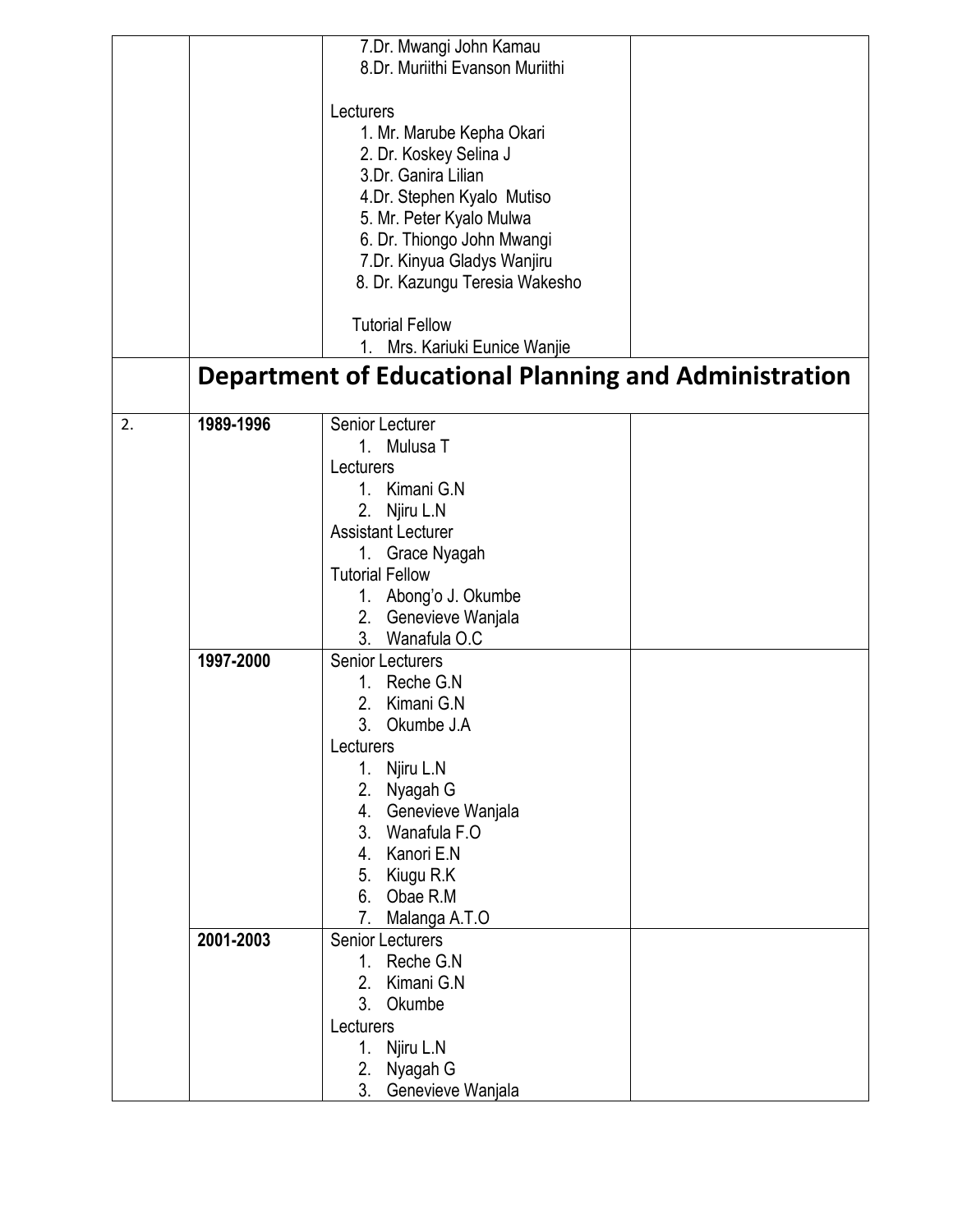|           | Wanafula F.O<br>4.           |
|-----------|------------------------------|
|           |                              |
|           | Kanori E.N<br>5.             |
|           | Kiugu R.K<br>6.              |
|           | 7. Obae R.M                  |
|           | 8. Malanga A.T.O             |
| 2005-2006 | <b>Senior Lecturers</b>      |
|           | 1. Reche G.N                 |
|           | 2. Kimani G.N                |
|           | 3. Okumbe J.A                |
|           | 4. Genevieve Wanjala         |
|           | Lecturers                    |
|           | 1. Kanori E.N                |
|           | 2. Nyagah G.                 |
|           | 3. Obae R.M                  |
|           | 4. Wanafula F.O              |
| 2007-2008 | Associate Professor          |
|           |                              |
|           | 1. Kimani G.N                |
|           | Senior Lecturer              |
|           | 1. 1. Okumbe J.A             |
|           | 2. Reche G.N                 |
|           | Lecturer                     |
|           | 1. Kanori E.N                |
|           | 2. Nelson M.E                |
|           | 3. Nyagah G                  |
|           | 4. Obae R.M                  |
|           | 5. Wanafula F.o              |
|           | 6. Gichuhi L.P.W             |
|           | 7. Kinyua A.K                |
|           | <b>Assistant Lecturers</b>   |
|           | 1. Khatete I.W               |
|           | 2. Mbeche F.L                |
|           | 3. Imonje R.K                |
|           | 4. Njagi L.W                 |
| 2008-2009 | Associate Professor          |
|           | 1. Kimani G.N                |
|           | Senior Lecturer              |
|           | 1. 1. Okumbe J.A             |
|           | 2. Reche G.N                 |
|           | Lecturer                     |
|           | Kanori E.N<br>1 <sup>1</sup> |
|           | 2.                           |
|           | Nelson M.E.                  |
|           | 3.<br>Nyagah G               |
|           | 4. Obae R.M                  |
|           | Gichuhi L.P.W<br>5.          |
|           | 6.<br>Kinyua A.K             |
|           | <b>Assistant Lecturers</b>   |
|           | Khatete I.W<br>$1_{\cdot}$   |
|           | 2.<br>Mbeche F.L             |
|           | 3.<br>Imonje R.K             |
|           | Njagi L.W<br>4.              |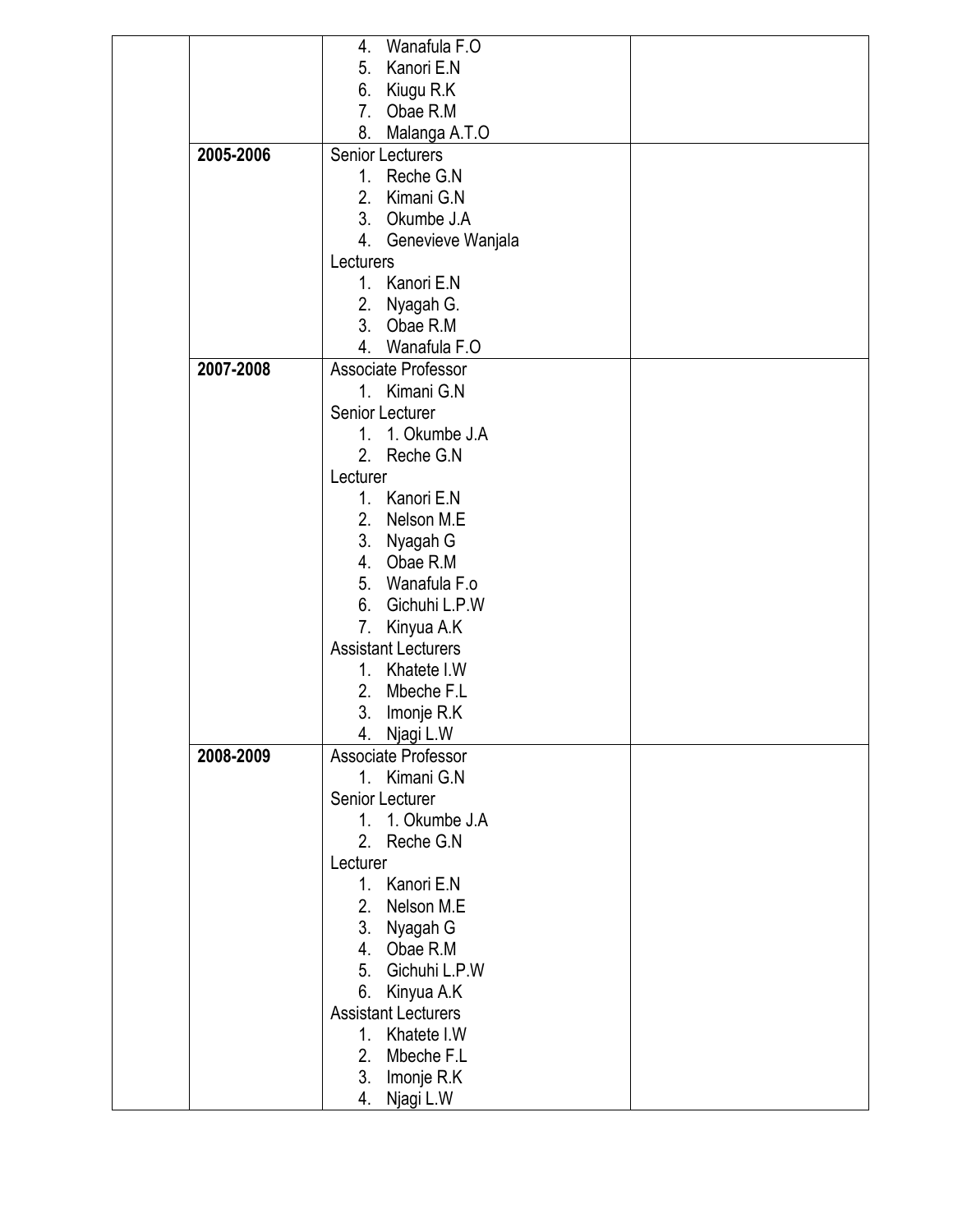| 2009-2010 | Associate Professor          |  |
|-----------|------------------------------|--|
|           | 1. Kimani G.N                |  |
|           | Senior Lecturer              |  |
|           | 1. 1. Okumbe J.A             |  |
|           | 2. Reche G.N                 |  |
|           | 3. Wanjala G                 |  |
|           | Lecturer                     |  |
|           | 1. Kanori E.N                |  |
|           | 2. Nelson M.E                |  |
|           | 3. Nyagah G                  |  |
|           | 4. Obae R.M                  |  |
|           | 5. Gichuhi L.P.W             |  |
|           | 6. Kinyua A.K                |  |
|           | <b>Assistant Lecturers</b>   |  |
|           | 1. Khatete I.W               |  |
|           | 2. Mbeche F.L                |  |
|           |                              |  |
|           | 3. Imonje R.K                |  |
|           | 4. Njagi L.W                 |  |
| 2010-2011 | Associate Professor          |  |
|           | 1. Kimani G.N                |  |
|           | Senior Lecturer              |  |
|           | 1. Okumbe J.A                |  |
|           | 2. Reche G.N                 |  |
|           | 3. Wanjala G                 |  |
|           | Lecturer                     |  |
|           | 1. Kanori E.N                |  |
|           | 2. Nelson M.E                |  |
|           | 3. Nyagah G                  |  |
|           | 4. Obae R.M                  |  |
|           | 5. Gichuhi L.P.W             |  |
|           | 6.<br>Kinyua A.K             |  |
|           | <b>Assistant Lecturers</b>   |  |
|           | 1. Khatete I.W               |  |
|           | 2.<br>Mbeche F.L             |  |
|           | 3. Imonje R.K                |  |
|           | 4. Njagi L.W                 |  |
|           | <b>Tutorial Fellows</b>      |  |
|           | 1. Matula F                  |  |
|           | 2. Mugambi M                 |  |
|           | 3. Ndirangu C.               |  |
|           | 4.<br>Okoth U                |  |
| 2012-2013 | Associate Professor          |  |
|           | 1. Kimani G.N                |  |
|           | 2. Wanjala G                 |  |
|           | Senior Lecturer              |  |
|           | 1. Okumbe J.A                |  |
|           | 2.<br>Nyagah G               |  |
|           | Lecturer                     |  |
|           | Kanori E.N<br>1 <sup>1</sup> |  |
|           | 2.<br>Nelson M.E             |  |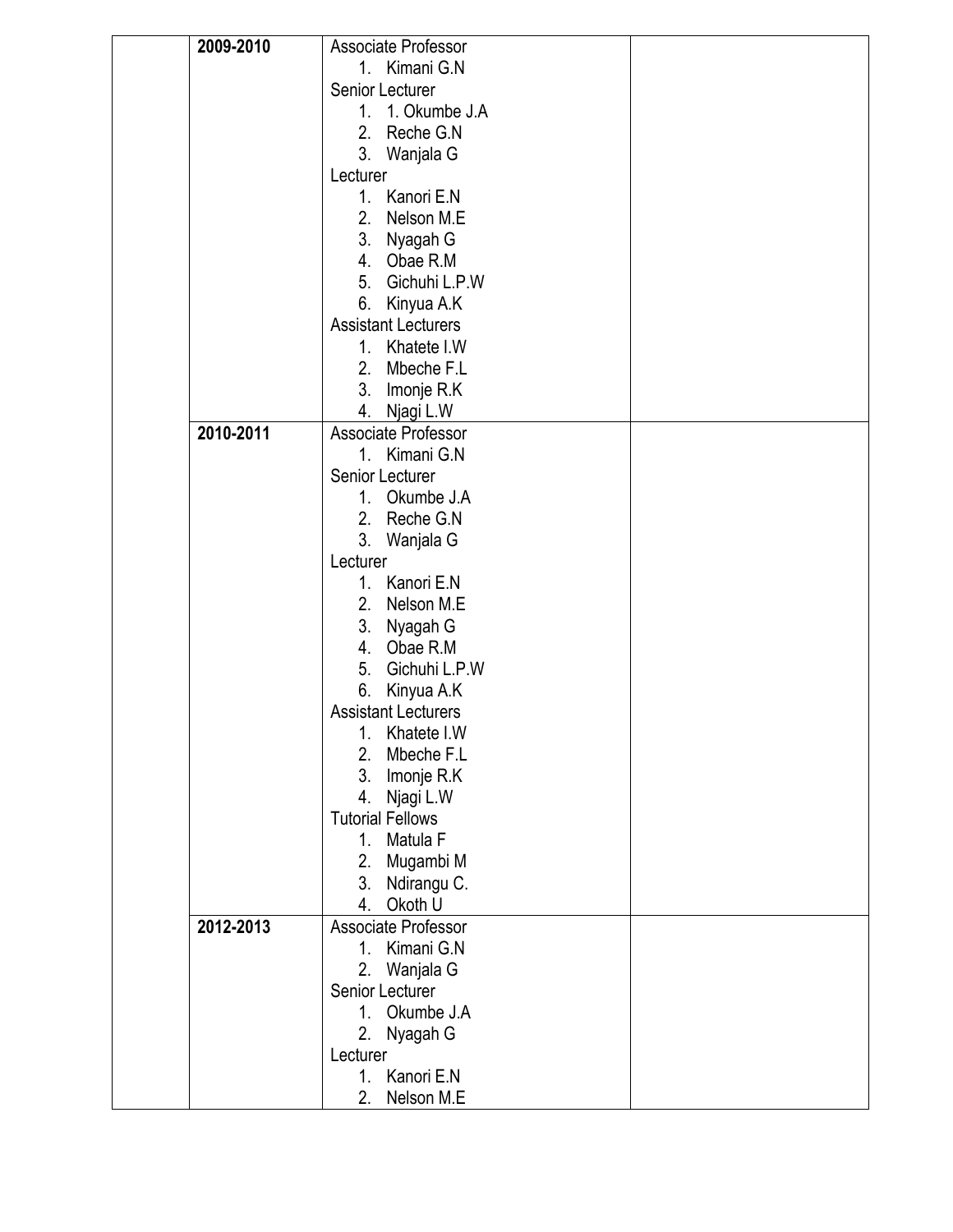|           | 3.<br>Obae R.M             |  |
|-----------|----------------------------|--|
|           | Gichuhi L.P.W<br>4.        |  |
|           | 5.<br>Kinyua A.K           |  |
|           | 6.<br>Matula F             |  |
|           | 7 <sub>1</sub><br>Okoth U  |  |
|           | 8. Katete I.W              |  |
|           | <b>Assistant Lecturers</b> |  |
|           |                            |  |
|           | 1. Mbeche F.L              |  |
|           | 2. Imonje R.K              |  |
|           | 3. Njagi L.W               |  |
|           | <b>Tutorial Fellows</b>    |  |
|           | 1. Mugambi M               |  |
|           | 2. Ndirangu C.W            |  |
|           |                            |  |
| 2015-2016 | Associate Professor        |  |
|           | 1. Kimani G.N              |  |
|           | 2. Wanjala G               |  |
|           | 3. Akala W.J               |  |
|           | <b>Senior Lecturers</b>    |  |
|           | 1. Okumbe J.A              |  |
|           | 2. Nyagah G                |  |
|           | Lecturers                  |  |
|           | 1. Kanori E.N              |  |
|           |                            |  |
|           | 2. Nelson M.E              |  |
|           | 3. Obae R.M                |  |
|           | 4. Gichuhi L.P.W           |  |
|           | 5. Kinyua A.K              |  |
|           | Matula F<br>6.             |  |
|           | 7. Okoth U                 |  |
|           | Katete I.W<br>8.           |  |
|           | <b>Assistant Lecturers</b> |  |
|           | 1. Mbeche F.G              |  |
|           | 2. Imonje R.K              |  |
|           | 3.<br>Njagi L.W            |  |
|           | <b>Tutorial Fellows</b>    |  |
|           |                            |  |
|           | 1. Mugambi M               |  |
|           | 2. Ndirangu C.W            |  |
| 2016-2017 | Professor                  |  |
|           | 1. Kimani G.N              |  |
|           |                            |  |
|           | Associate Professor        |  |
|           | 1. Wanjala G               |  |
|           | Akala W.J<br>2.            |  |
|           | <b>Senior Lecturers</b>    |  |
|           | 1. Okumbe J.A              |  |
|           | 2.<br>Nyagah G             |  |
|           | 3.<br>Kalai J.M            |  |
|           | Riechi A.R<br>4.           |  |
|           | Khatete I.W<br>5.          |  |
|           | Obae R.M<br>6.             |  |
|           |                            |  |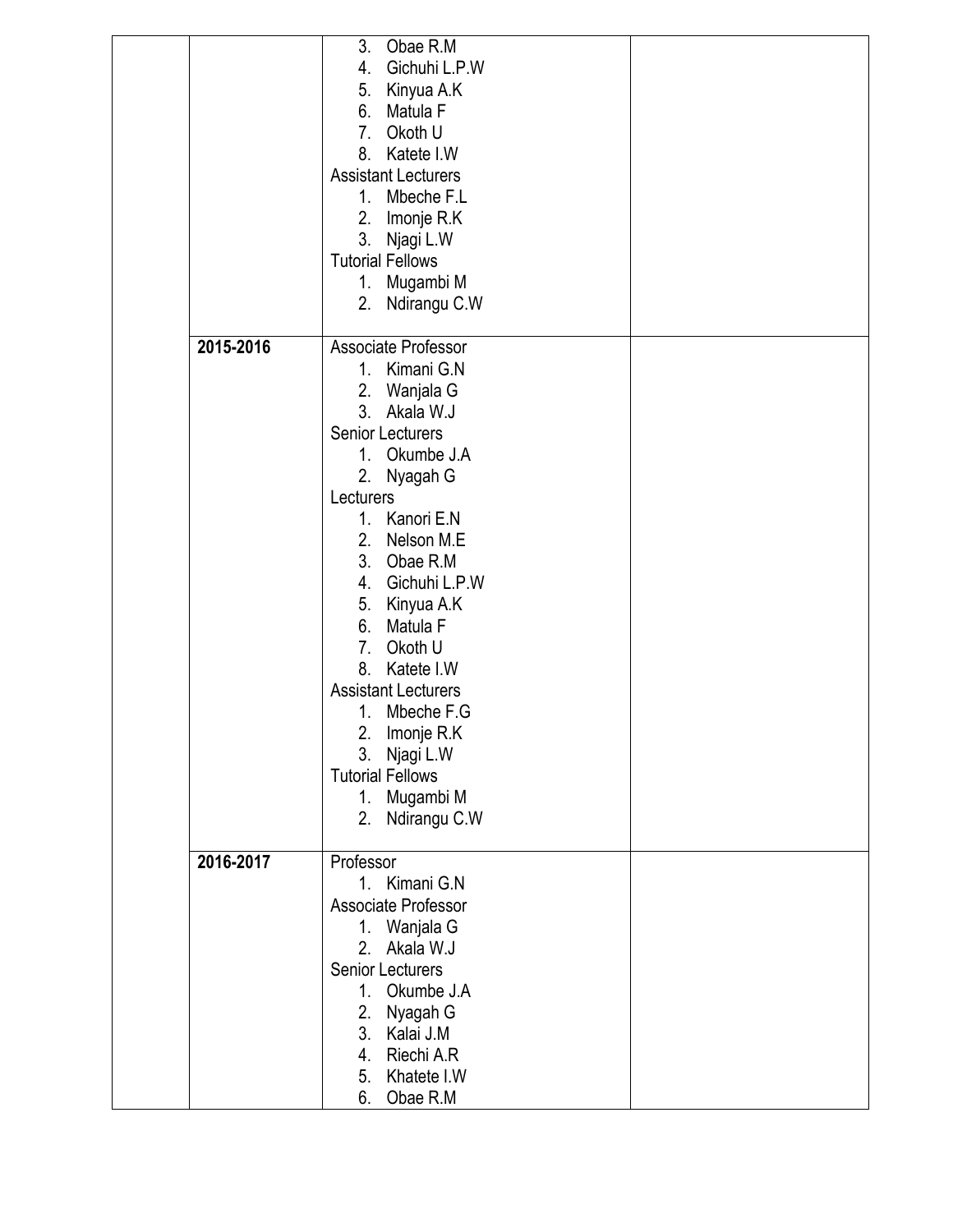|           | 7. Okoth U                 |  |
|-----------|----------------------------|--|
|           | Lecturers                  |  |
|           | 1. Kanori E.N              |  |
|           |                            |  |
|           | 2. Nelson M.E.             |  |
|           | 3. Gichuhi L.P.W           |  |
|           | 4. Kinyua A.K              |  |
|           | 5. Matula F                |  |
|           |                            |  |
|           | 6. Imonje R.K              |  |
|           | 7. Njagi L.W               |  |
|           | 8. Mugambi M               |  |
|           | 9. Ndirangu C. W           |  |
|           |                            |  |
|           | 10. Mtegi R.G              |  |
|           | 11. Chepkonga S            |  |
|           | 12. Sr. Petronilla Kingi   |  |
|           | <b>Assistant Lecturers</b> |  |
|           | 1. Mbeche F.G              |  |
| 2017-2020 | Professor                  |  |
|           |                            |  |
|           | 1. Kimani G.N              |  |
|           | Associate Professor        |  |
|           | 1. Wanjala G               |  |
|           | 2. Akala W.J               |  |
|           | <b>Senior Lecturers</b>    |  |
|           | 1. Okumbe J.A              |  |
|           |                            |  |
|           | 2. Nyagah G                |  |
|           | 3. Kalai J.M               |  |
|           | 4. Riechi A.R              |  |
|           | 5. Khatete I.W             |  |
|           | 6. Obae R.M                |  |
|           |                            |  |
|           | 7. Okoth U                 |  |
|           | 8. Gichui L.P.W            |  |
|           | Lecturers                  |  |
|           | 1. Kanori E.N              |  |
|           | 2.<br>Nelson M.E.          |  |
|           | 3.<br>Kinyua A.K           |  |
|           |                            |  |
|           | 4.<br>Matula F             |  |
|           | 5.<br>Imonje R.K           |  |
|           | 6. Njagi L.W               |  |
|           | 7. Mugambi M               |  |
|           | 8. Ndirangu C. W           |  |
|           |                            |  |
|           | 9. Mtegi R.G               |  |
|           | 10. Chepkonga S            |  |
|           | 11. Sr. Petronilla Kingi   |  |
|           | <b>Assistant Lecturers</b> |  |
|           | 1. Mbeche F.G              |  |
| 2020-2021 | Professor                  |  |
|           | 1. Kimani G.N              |  |
|           |                            |  |
|           | 2. Wanjala G               |  |
|           | Associate Professor        |  |
|           | 3. Akala W.J               |  |
|           | Okoth Ursulla<br>4.        |  |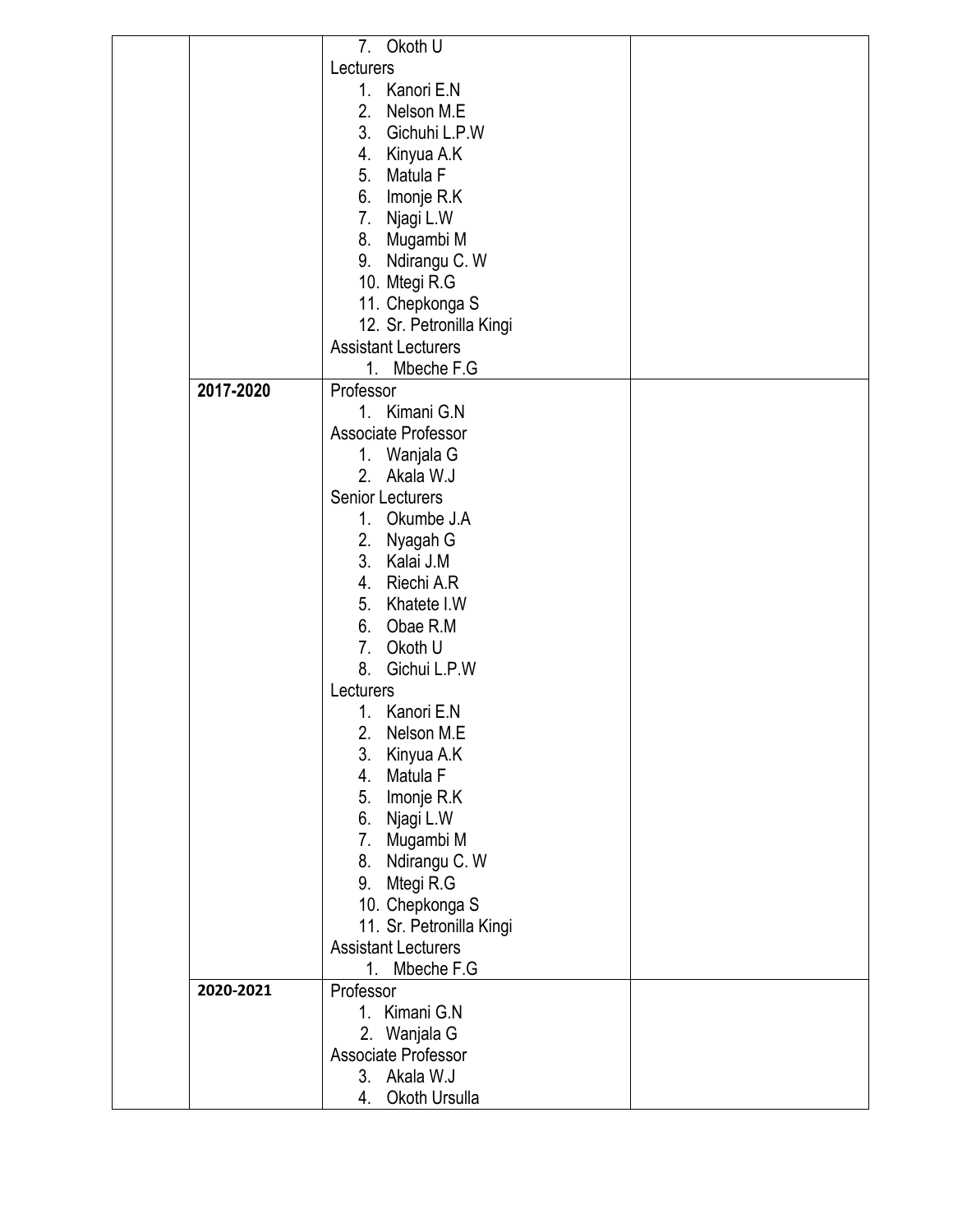|    |           | Kalai J.M<br>5.                              |  |
|----|-----------|----------------------------------------------|--|
|    |           | <b>Senior Lecturers</b>                      |  |
|    |           | 6. Okumbe J.A                                |  |
|    |           | 7. Nyagah G                                  |  |
|    |           | Riechi A.R<br>8.                             |  |
|    |           | 9. Khatete I.W                               |  |
|    |           | 10. Obae R.M                                 |  |
|    |           |                                              |  |
|    |           | 11. Gichui L.P.W                             |  |
|    |           | Lecturers                                    |  |
|    |           | 12. Kanori E.N                               |  |
|    |           | 13. Nelson M.E                               |  |
|    |           | 14. Kinyua A.K                               |  |
|    |           | 15. Matula F                                 |  |
|    |           | 16. Imonje R.K                               |  |
|    |           | 17. Njagi L.W                                |  |
|    |           | 18. Mugambi M                                |  |
|    |           | 19. Ndirangu C. W                            |  |
|    |           | 20. Mtegi R.G                                |  |
|    |           | 21. Chepkonga S                              |  |
|    |           | 22. Sr. Petronilla Kingi                     |  |
|    |           | <b>Assistant Lecturers</b>                   |  |
|    |           | 23. Mbeche F.G                               |  |
| 3. |           | <b>Department of Educational Foundations</b> |  |
|    |           |                                              |  |
|    | 1989-1996 | <b>Senior Lecturers</b>                      |  |
|    |           |                                              |  |
|    |           | 1. Priscilla Kariuki                         |  |
|    |           | 2. Amayo                                     |  |
|    |           | 3. S.K. Akivaga                              |  |
|    |           | Lectures                                     |  |
|    |           | 1.<br>Hughes S                               |  |
|    |           | <b>Tutorial Fellow</b>                       |  |
|    |           | 1. Lucy W. Kibira                            |  |
|    | 1997-2000 | <b>Senior Lecturers</b>                      |  |
|    |           | Amayo G.N<br>1.                              |  |
|    |           | Akivaga S.K<br>2.                            |  |
|    |           | 3 <sub>1</sub><br>Kibera L.W                 |  |
|    |           | Lectures                                     |  |
|    |           | 1. Muasya I.W                                |  |
|    |           | 2. Gunga O.S                                 |  |
|    |           | 3. Obote Edalia                              |  |
|    |           | 4. Munene I                                  |  |
|    |           | 5. Kimokoti A.C                              |  |
|    | 2001-2003 | <b>Senior Lecturers</b>                      |  |
|    |           | 1. Amayo G.N                                 |  |
|    |           | 2.                                           |  |
|    |           | Akivaga S.K<br>3. Kibera L.W                 |  |
|    |           | Lectures                                     |  |
|    |           | Muasya I.W<br>1.                             |  |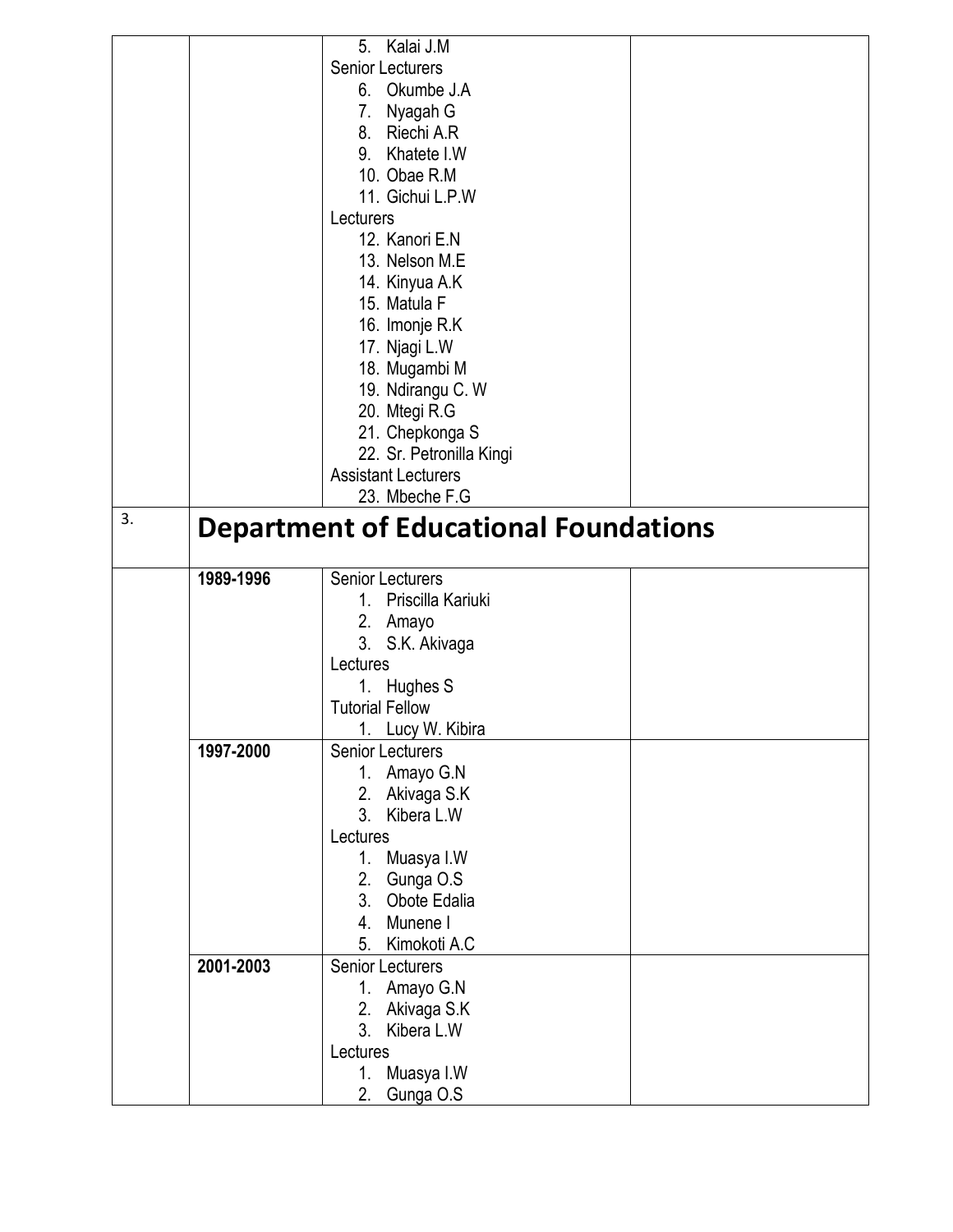|           | 3.<br>Obote Edalia          |  |
|-----------|-----------------------------|--|
|           | 4. Munene I                 |  |
|           | 5. Kimokoti A.C             |  |
| 2005-2006 | Associate Professor         |  |
|           | 1. Kibera Lucy              |  |
|           | Senior Lecturer             |  |
|           | 1. Akivaga K.               |  |
|           | Lecturer                    |  |
|           |                             |  |
|           | 1. Gunga O.S                |  |
|           | 2. Muasya I.W               |  |
|           | 3.<br>Musembi N.M           |  |
|           | 4. Nabiswa W.               |  |
|           | 5. Obote Edalia J           |  |
| 2007-2008 | Professor                   |  |
|           | 1. Gunga O.S                |  |
|           | Associate Professor         |  |
|           | 1. Kibera L.W               |  |
|           | Senior Lecturer             |  |
|           | 1. Akivaga                  |  |
|           | Lecturers                   |  |
|           | 1. Muasya I.W               |  |
|           | 2. Mukathe D.M              |  |
|           | 3. Obote Edalia J           |  |
|           | 4. Gakunga D                |  |
|           | <b>Assistant Lecturer</b>   |  |
|           | 1. Musembi N.M              |  |
|           | 2. Ngesu L.M                |  |
|           | <b>Tutorial Fellow</b>      |  |
|           | 1 <sup>1</sup><br>Nabiswa W |  |
| 2008-2009 | Professor                   |  |
|           | 1. Gunga O.S                |  |
|           | Associate Professor         |  |
|           | 1. Kibera L.W               |  |
|           |                             |  |
|           | Senior Lecturer             |  |
|           | 1. Akivaga                  |  |
|           | Lecturers                   |  |
|           | 1. Muasya I.W               |  |
|           | Mukathe D.M<br>2.           |  |
|           | 3. Obote Edalia J           |  |
|           | 4. Gakunga D                |  |
|           | <b>Assistant Lecturer</b>   |  |
|           | 1. Musembi N.M              |  |
|           | 2. Ngesu L.M                |  |
|           | <b>Tutorial Fellow</b>      |  |
|           | 1. Nabiswa W                |  |
|           |                             |  |
| 2009-2010 | Professor                   |  |
|           | 1. Gunga O.S                |  |
|           | Associate Professor         |  |
|           | 1. Kibera L.W               |  |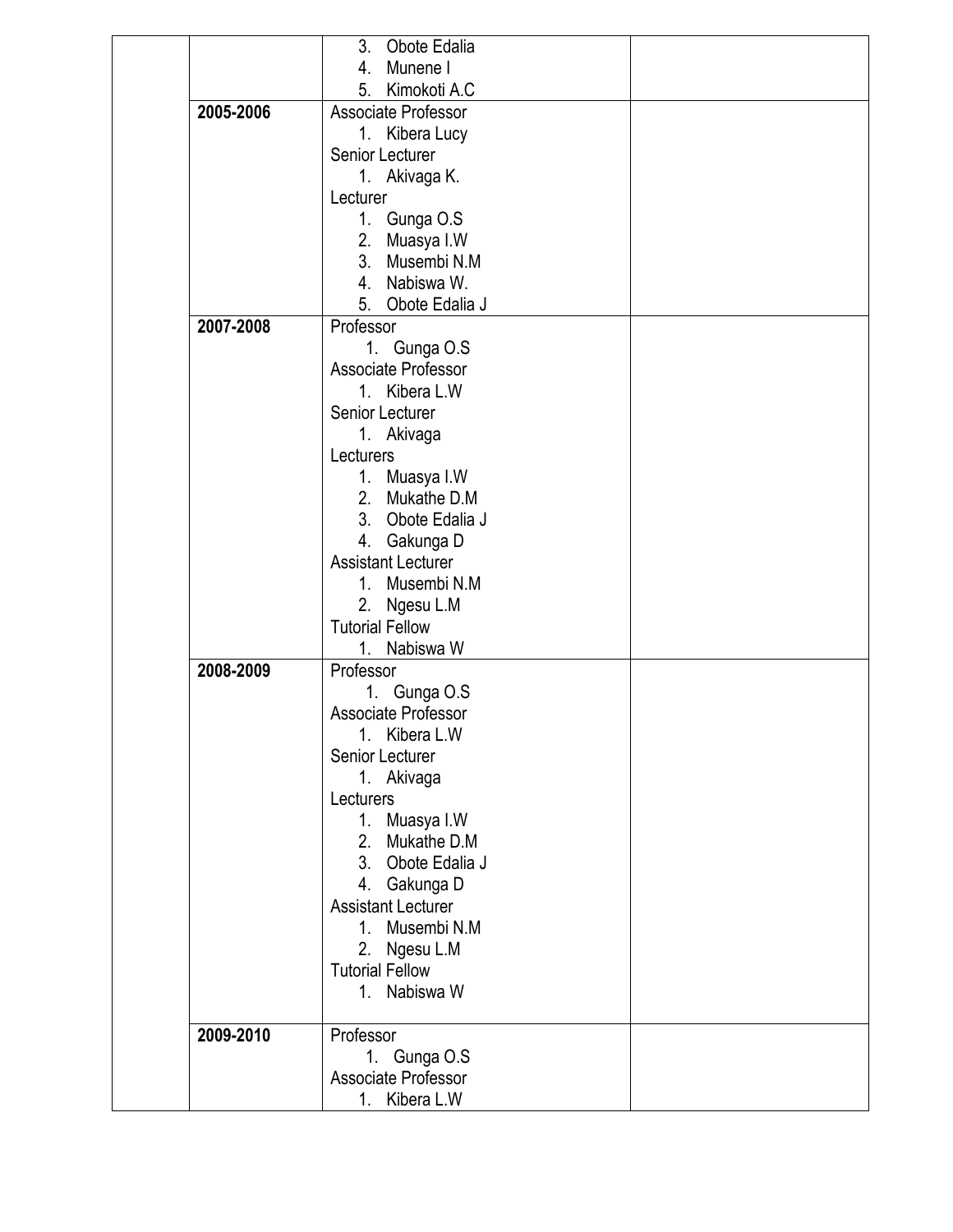|           | Senior Lecturer                  |  |
|-----------|----------------------------------|--|
|           | 1. Akivaga                       |  |
|           | Lecturers                        |  |
|           | 1. Gunga O.S                     |  |
|           | 2. Muasya I.W                    |  |
|           | 3. Mukathe D.M                   |  |
|           | 4. Obote Edalia J                |  |
|           | 5. Gakunga D                     |  |
|           | <b>Assistant Lecturer</b>        |  |
|           | 1. Musembi N.M                   |  |
|           | 2. Ngesu L.M                     |  |
|           | <b>Tutorial Fellow</b>           |  |
|           | 2. Nabiswa W                     |  |
| 2010-2011 | Associate Professor              |  |
|           | 1. Kibera L.W                    |  |
|           | Senior Lecturer                  |  |
|           | 1. Akivaga                       |  |
|           | Lecturers                        |  |
|           | 1. Gunga O.S                     |  |
|           | 2. Muasya I.W                    |  |
|           | 3. Mukathe D.M                   |  |
|           | 4. Obote Edalia J                |  |
|           | 5. Gakunga D                     |  |
|           | <b>Assistant Lecturer</b>        |  |
|           | 3. Musembi N.M                   |  |
|           | 4. Ngesu L.M                     |  |
|           | <b>Tutorial Fellow</b>           |  |
|           | 3. Nabiswa W                     |  |
| 2012-2013 | Professor                        |  |
|           | 1. Kibera L.W                    |  |
|           |                                  |  |
|           | Associate Professor              |  |
|           | 1. Gunga O.S                     |  |
|           | Lecturers                        |  |
|           | Muasya I.W<br>$1_{-}$            |  |
|           | 2.<br>Mukathe D.M                |  |
|           | 3 <sub>1</sub><br>Obote Edalia J |  |
|           | 4.<br>Gakunga D                  |  |
|           | 5.<br>Wasike M.N                 |  |
|           | 6.<br>Wachira P.K                |  |
|           | 7.<br>Kaigi C.M                  |  |
|           | K'Odhiambo A.K<br>8.             |  |
|           | Ngesu L.M<br>9.                  |  |
|           | 10. Nabiswa W                    |  |
|           | 11. Wachira L.N                  |  |
|           |                                  |  |
|           | 12. Ejore P.E<br>13. Imbova C.M  |  |
|           | <b>Assistant Lecturer</b>        |  |
|           |                                  |  |
|           | 1. Musembi N.M                   |  |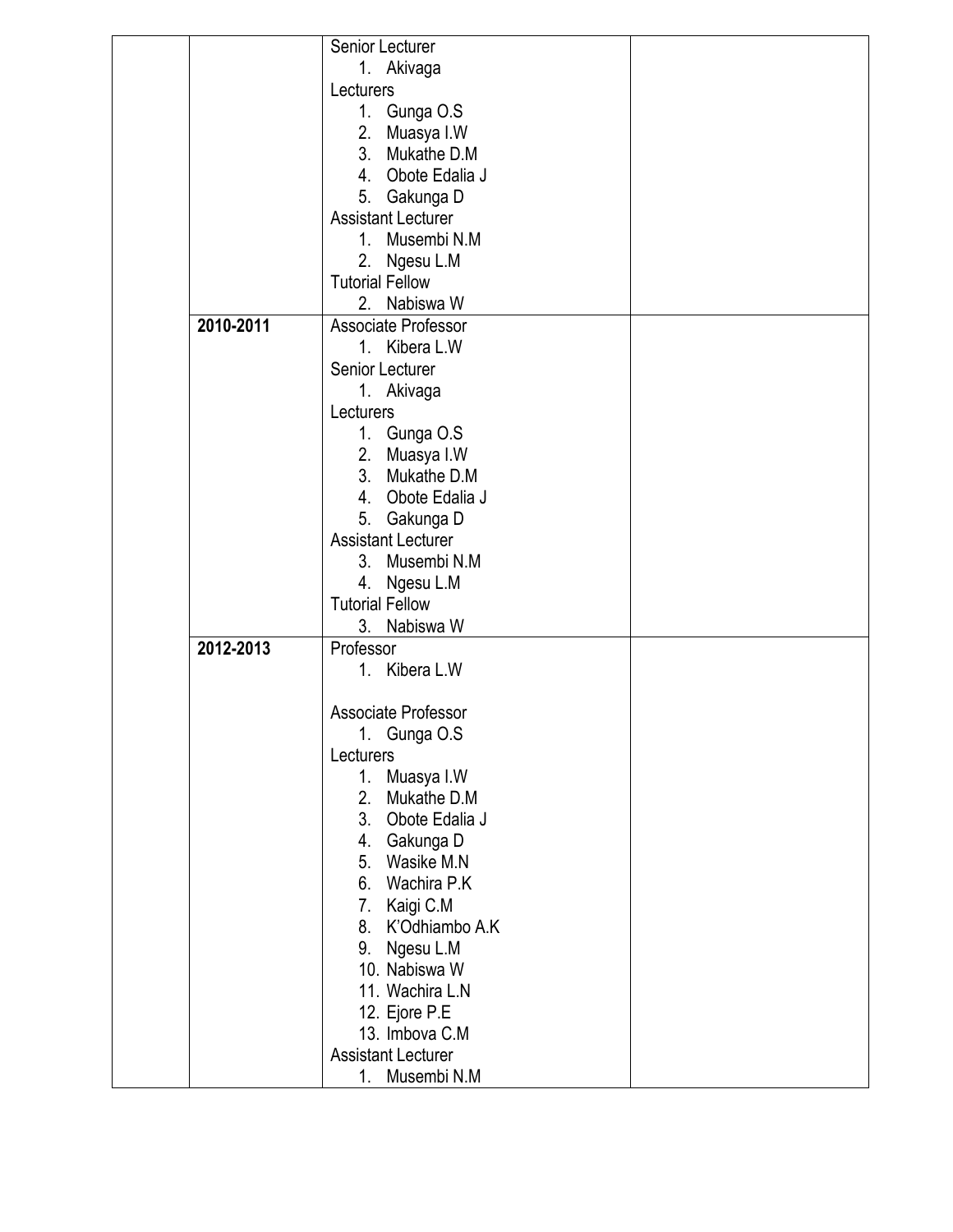| 2015-2016 | Professor                     |  |
|-----------|-------------------------------|--|
|           | 1. Kibera L.W                 |  |
|           | 2. Gunga O.S                  |  |
|           | Senior Lecture                |  |
|           | 1. Ngesu L.M                  |  |
|           | 2. K'Odhiambo A.K             |  |
|           | Lecturers                     |  |
|           |                               |  |
|           | 1. Muasya I.W                 |  |
|           | 2. Mukathe D.M                |  |
|           | 3. Obote Edalia J             |  |
|           | 4. Gakunga D                  |  |
|           | 5. Wasike M.N                 |  |
|           | 6. Kaigi C.M                  |  |
|           | 7. Nabiswa W                  |  |
|           | 8. Wachira L.N                |  |
|           | 9. Ejore P.E                  |  |
|           | 10. Imbova C.M                |  |
|           | 11. Masese A.                 |  |
|           | <b>Assistant Lecturer</b>     |  |
|           | $1_{-}$<br>Musembi J.N        |  |
| 2016-2017 | Professor                     |  |
|           | 2. Kibera L.W                 |  |
|           | 3. Gunga O.S                  |  |
|           | Senior Lecture                |  |
|           | 3. Ngesu L.M                  |  |
|           | 4. K'Odhiambo A.K             |  |
|           | Lecturers                     |  |
|           |                               |  |
|           | 1. Muasya I.W                 |  |
|           | 2. Mukathe D.M                |  |
|           | 3.<br>Obote Edalia J          |  |
|           | 4. Gakunga D<br>5. Wasike M.N |  |
|           |                               |  |
|           | 6. Kaigi C.M<br>7. Nabiswa W  |  |
|           | 8. Wachira L.N                |  |
|           | 9. Ejore P.E                  |  |
|           | 10. Imbova C.M                |  |
|           | 11. Masese A.                 |  |
|           | 12. Musembi MN                |  |
|           | 13. Mwinzi J.M                |  |
|           | 14. Gakuru A.N                |  |
| 2017-2020 | Professor                     |  |
|           | 1. Kibera L.W                 |  |
|           | 2.<br>Gunga O.S               |  |
|           | Senior Lecture                |  |
|           | Ngesu L.M<br>1.               |  |
|           | 2. K'Odhiambo A.K             |  |
|           | Lecturers                     |  |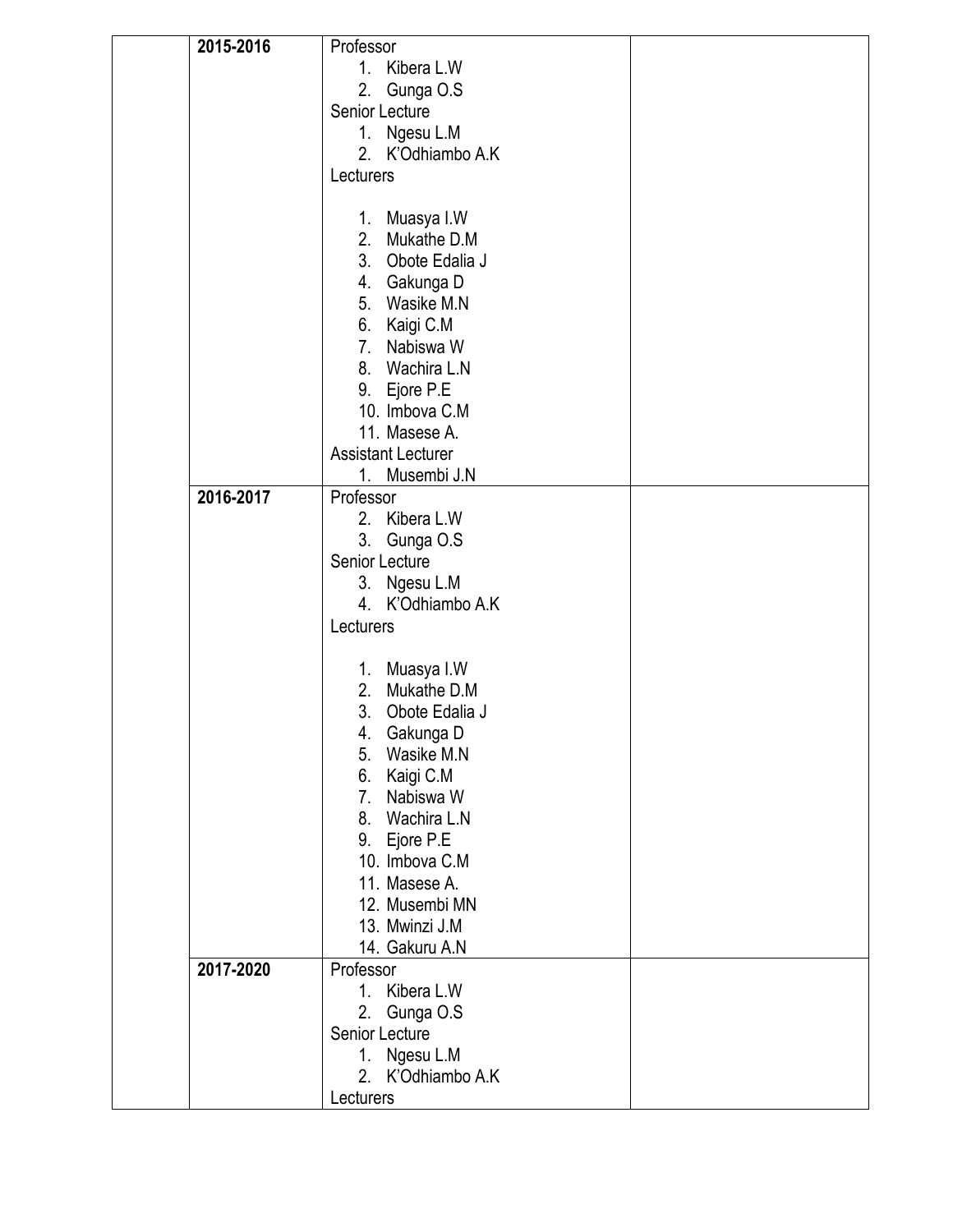|    |           | Muasya I.W<br>1.                                   |  |
|----|-----------|----------------------------------------------------|--|
|    |           | 2.<br>Mukathe D.M                                  |  |
|    |           | 3.<br>Obote Edalia J                               |  |
|    |           | 4. Gakunga D                                       |  |
|    |           | 5. Wasike M.N                                      |  |
|    |           | 6. Kaigi C.M                                       |  |
|    |           | 7. Nabiswa W                                       |  |
|    |           | 8. Wachira L.N                                     |  |
|    |           | 9. Ejore P.E                                       |  |
|    |           | 10. Imbova C.M                                     |  |
|    |           | 11. Masese A.                                      |  |
|    |           | 12. Musembi MN                                     |  |
|    |           | 13. Mwinzi J.M                                     |  |
|    |           | 14. Gakuru A.N                                     |  |
|    |           | 15. Nungu J.M                                      |  |
|    |           | 16. Nguru D.N                                      |  |
|    | 2020-2021 | Professor                                          |  |
|    |           | 1. Kibera L.W                                      |  |
|    |           | 2. Gunga O.S                                       |  |
|    |           | Associate professor                                |  |
|    |           | 3. Ngesu L.M                                       |  |
|    |           | Senior Lecturer                                    |  |
|    |           | 1. K'Odhiambo A.K                                  |  |
|    |           | 2. Gakunga D                                       |  |
|    |           | 3. Mwinzi J.M                                      |  |
|    |           | Lecturers                                          |  |
|    |           |                                                    |  |
|    |           | 1. Muasya I.W                                      |  |
|    |           | 2. Obote Edalia J                                  |  |
|    |           | 3.<br>Wasike M.N                                   |  |
|    |           | 4. Kaigi C.M                                       |  |
|    |           | 5. Nabiswa W                                       |  |
|    |           | 6. Wachira L.N                                     |  |
|    |           | 7. Ejore P.E                                       |  |
|    |           | 8. Imbova C.M                                      |  |
|    |           | 9. Masese A.                                       |  |
|    |           | 10. Musembi MN                                     |  |
|    |           | 11. Gakuru A.N                                     |  |
| 4. |           | <b>Department of Physical Education and Sports</b> |  |
|    |           |                                                    |  |
|    |           |                                                    |  |
|    | 2007-2008 | Associate Professor                                |  |
|    |           | Nteere J.S<br>1.                                   |  |
|    | 2008-2009 | Associate Professor                                |  |
|    |           | 1. Nteere J.S                                      |  |
|    |           | Lecturer                                           |  |
|    |           | 1. Otieno M.D                                      |  |
|    | 2010-2011 | Associate Professor                                |  |
|    |           | Nteere J.S<br>1.                                   |  |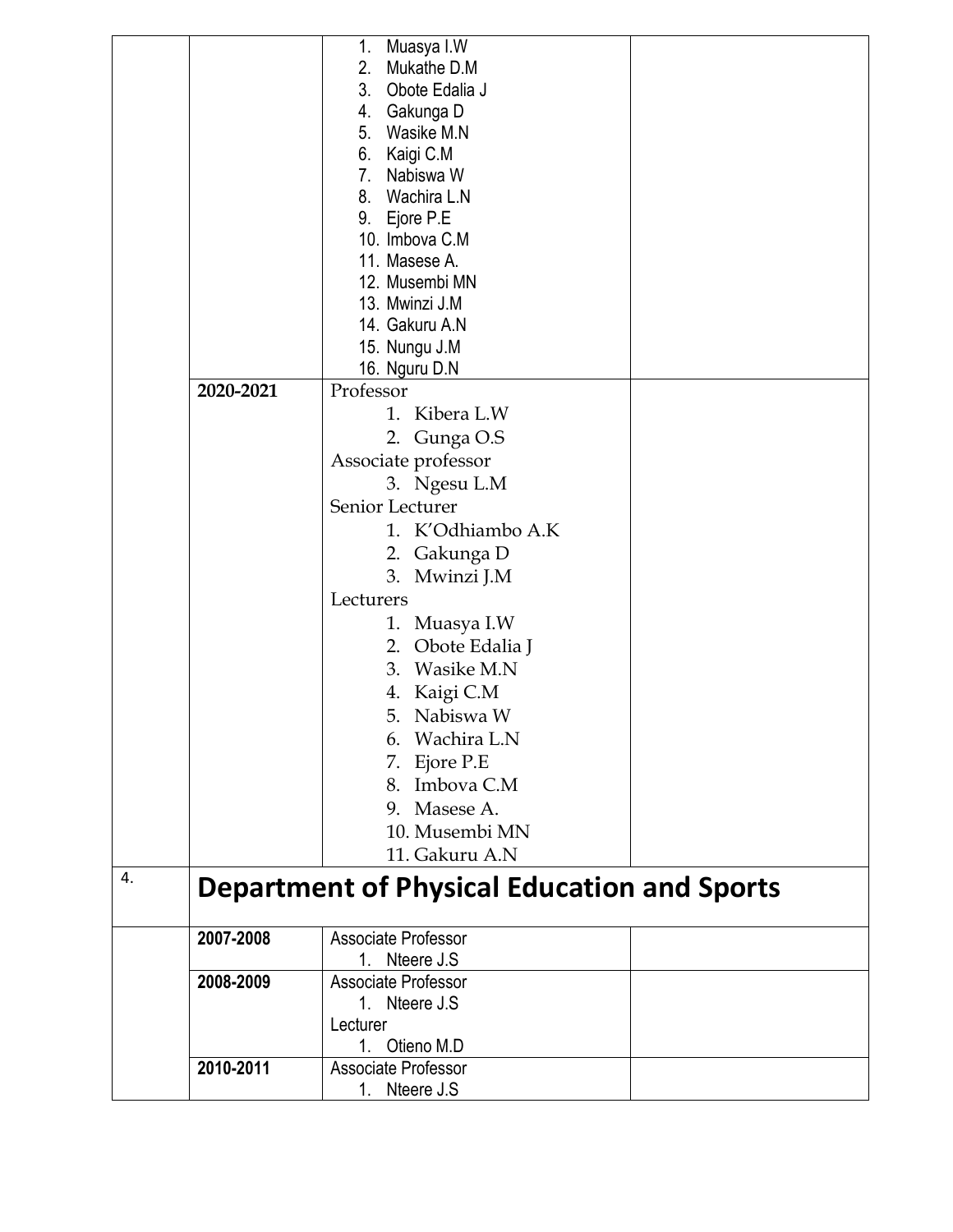|           | Senior Lecturers        |  |
|-----------|-------------------------|--|
|           | 1. Rintaugu E.G.        |  |
|           | Lecturers               |  |
|           | 2. Otieno M.D           |  |
|           | 3. Kamenju W.J          |  |
|           | 4. Bailasha N.          |  |
|           |                         |  |
|           | 5. Munayi S.P           |  |
| 2012-2013 | Associate Professor     |  |
|           | 1. Nteere J.S.          |  |
|           | <b>Senior Lecturers</b> |  |
|           |                         |  |
|           | 1. Rintugu E. G.        |  |
|           | Lecturers               |  |
|           | 1. Otieno M.D           |  |
|           | 2. Kamenju W.J          |  |
|           | 3. Bailasha N.K         |  |
|           | Munayi S.P<br>4.        |  |
|           |                         |  |
| 2015-2016 | Associate Professor     |  |
|           | 1. Nteere J.S.          |  |
|           | <b>Senior Lecturers</b> |  |
|           | 1. Kamenju W.J          |  |
|           | 2. Bailasha N.K.        |  |
|           | 3. Munayi S.P           |  |
|           | 2. Sigei S.             |  |
|           | Lecturers               |  |
|           | 1. Otieno M.D           |  |
|           |                         |  |
|           | 2. Chumba J             |  |
|           | 3. Ngata N              |  |
|           |                         |  |
| 2017-2020 | Associate Professor     |  |
|           | 1. Nteere J.S           |  |
|           | <b>Senior Lecturers</b> |  |
|           | 1. Kamenju W.J          |  |
|           | Bailasha N.K<br>2.      |  |
|           | 3. Munayi S.P           |  |
|           | Lecturers               |  |
|           |                         |  |
|           | 4. Otieno M.D           |  |
|           | Chumba J<br>5.          |  |
|           | Ngata N<br>6.           |  |
| 2017-2020 | Associate Professor     |  |
|           | 2. Nteere J.S.          |  |
|           | <b>Senior Lecturers</b> |  |
|           | 4. Kamenju W.J          |  |
|           | Bailasha N.K<br>5.      |  |
|           | 6.<br>Munayi S.P        |  |
|           | Lecturers               |  |
|           | 7. Otieno M.D           |  |
|           | Chumba J<br>8.          |  |
|           |                         |  |